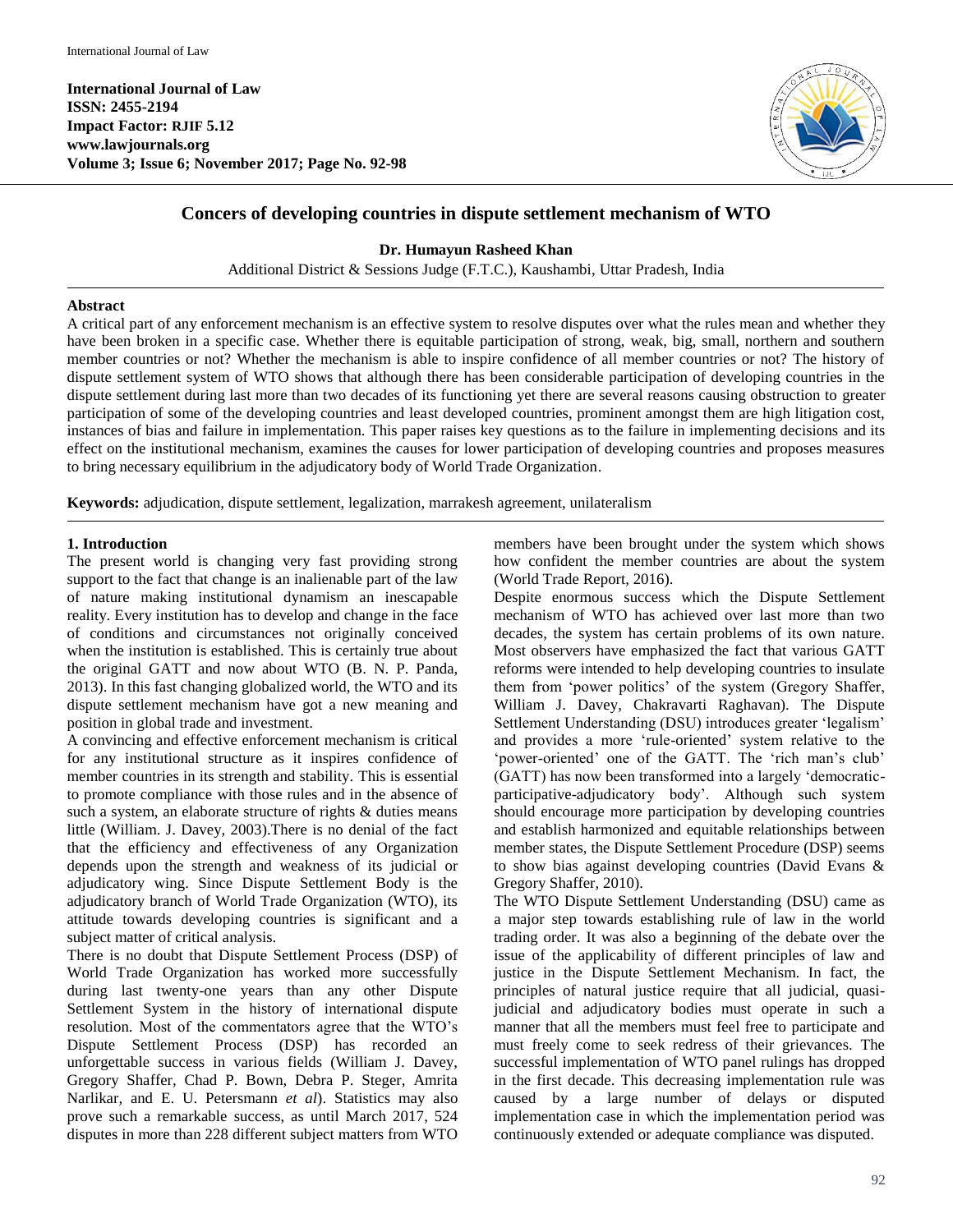It is significant to point out that if any institution, purporting to be functioning on principles of law and justice, fails to encourage equitable participation it would become a coveted body only for some as was the case with GATT which was often referred to as a 'rich man's club' and gradually the institutional mechanism would become vulnerable. Unfortunately, the level of participation of member countries in the WTO Dispute Settlement System had been quite uneven in case of developing countries, which is not a healthy sign for the Dispute Settlement System of World Trade Organization. The low level of participation of developing countries has gradually started moving upwards yet it is only in the context of Asian and South American Countries while Africa still remain a bystander in the dispute settlement system. Let us now move to discuss and analyze continent- wise participation of developing countries in the system.

## **2. Continent Wise Participation of Developing Countries in Dispute Settlement of WTO**

Most of the developing member countries are located in South America, Asia and Africa and consequently the level of participation of developing countries in these continents is examined in this paper. Developing countries of South America are found to be most active in the developing world. Let us now discuss the level of participation of developing

member countries of South America, Asia & Africa over last two decades.

#### **2.1 Active South America**

South American countries have been active users of dispute settlement under the WTO. One hundred twenty-one complaints have been initiated by South American nations during last 21 years. Brazil alone accounts for thirty-one of these, making it the most active developing country user of the DSU, and the fourth most active user overall, after the US, EC, and Canada. Mexico, Argentina and Chile have also been frequent users, initiating twenty-four, twenty and ten disputes respectively, and together with Brazil, account for nearly forty-five per cent of the complaints originating from South America<sup>[1]</sup>. It is surprising to note that nearly thirty per cent of the cases initiated by South American countries have been against other countries in the region. Argentina, for example, has initiated six cases against Chile, while five of Chile's ten disputes are directed at the trade practices of other South American countries. The United States and the European Communities have also regularly targeted, and been targeted by, countries in South America<sup>[2]</sup>. The following table as well as figure would present the participation level of South American countries in a much better manner.

**Table I:** Participation of South American Countries in WTO Dispute Settlement from January 1995 to March 2017

| S. No | <b>Member Country</b> | Complainant | Respondent |
|-------|-----------------------|-------------|------------|
|       | Argentina             | 20          | 22         |
| 2     | <b>Brazil</b>         | 31          | 16         |
| 3     | Chile                 | 10          | 13         |
| 4     | Colombia              | 05          | 05         |
| 5     | Costa Rica            | 05          | 01         |
| 6     | Ecuador               | 03          | 03         |
| ⇁     | Guatemala             | 09          | 02         |
| 8     | Honduras              | 08          | 00         |
| 9     | Mexico                | 24          | 14         |
| 10    | Nicaragua             | 01          | 02         |
| 11    | Peru                  | 03          | 05         |
| 12    | Uruguay               | 01          | 02         |
| 13    | Venezuela             | 01          | 02         |

**\***Prepared by author on the basis of information posted on the official website of WTO **(**www.wto.in).



WTO Annual Report 2016 &WTO Official website (www.wto.in).

**Fig I:** South American Member Countries in DSU

The above data shows that Brazil has been a complainant in thirty one disputes, as a respondent in sixteen. Moreover, Brazil has largely prevailed in each of its complaints, and the settlements that it obtained have been largely to its satisfaction. In fact, Brazil's approach to WTO dispute settlement is placed within the context of a broader shift from inward (import substitution) to outward (export-oriented) economic policies. Brazil has reorganized itself both within government and through more effective public-private coordination to take advantage of the DSU. At the highest level, an inter-ministerial body has been created to investigate, prepare and approve the filing of WTO disputes [3]. In addition, a "three pillar" structure has been developed starting with the establishment of a specialized WTO dispute settlement unit in the capital in Brasilia (the first pillar), coordination between this unit and an expanded Geneva Mission ( the second pillar), and coordination between both of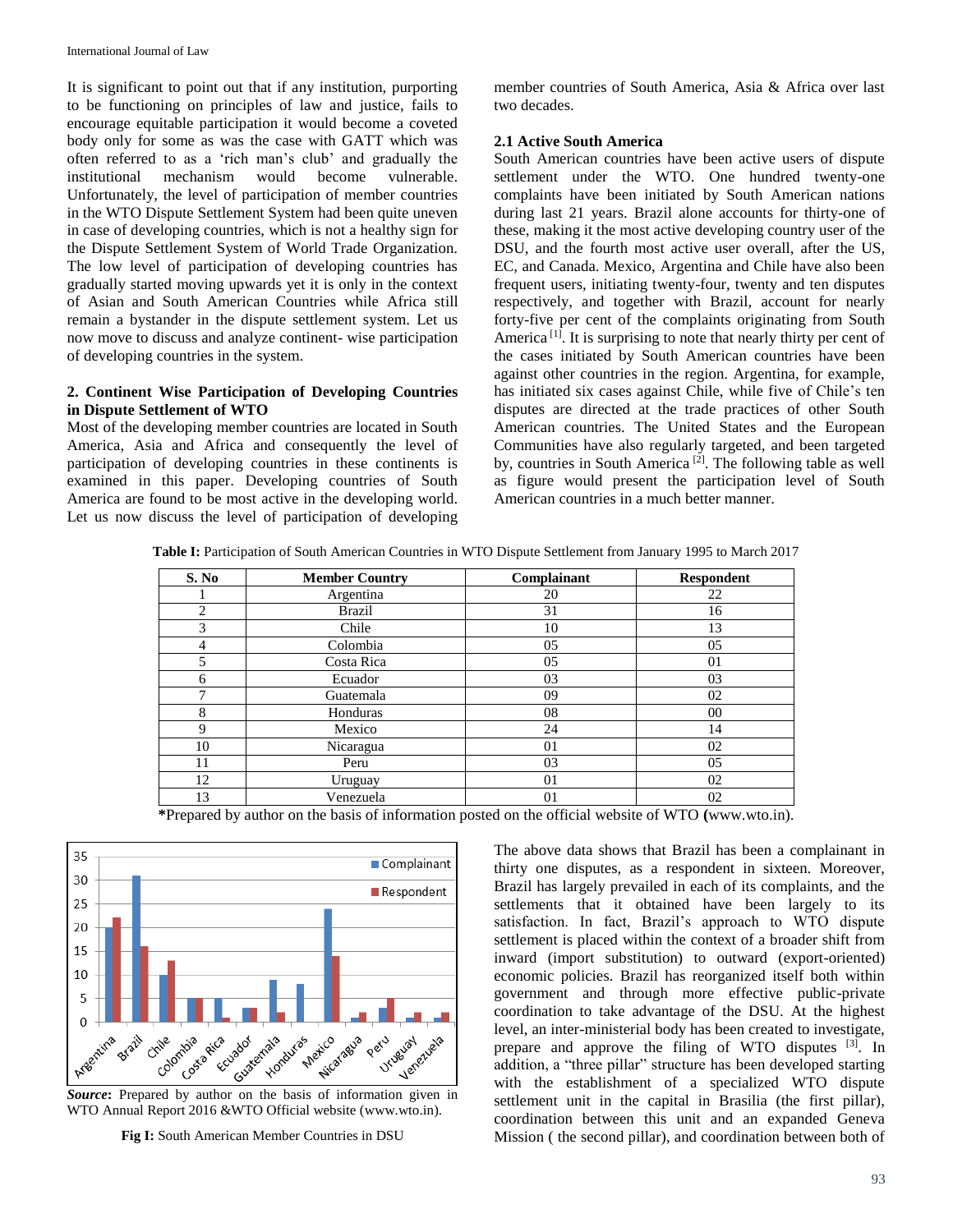these entities and Brazil's private sector and law firms (the third pillar).

Next to Brazil, comes Argentina in the continent of South America as far as participation in the dispute settlement of WTO is concerned. Argentina's early experiences of the DSU were also primarily as a respondent in cases involving sensitive sectors. First the United States challenged Argentina's minimum specific import duties on textiles and clothing *(Argentina – Textiles)*, and then in a related case the EC challenged Argentina's safeguard measures on footwear (*Argentina-Footwear*). Although Argentina had no "specific structure" in place, and "responsibilities" for dealing with WTO disputes were blurred, the requirement to defend these cases "triggered a capacity building process in human resources devoted to WTO litigation." As the private sector interest was low, the public sector had to rely on in-house lawyers<sup>[4]</sup>. But Argentina needs to develop a support base from private sector groups as well in future as it would strengthen its position in the dispute settlement system of WTO.

In fact, a high number of ongoing cases and staff continuity established a solid basis to turn the nature of Argentina's participation in dispute settlement so that the country has also taken the offensive. Three major cases were initiated and had been complemented by the involvement of private law firms, academia, and industry groups. Argentina had initiated six cases against Chile, whereas Chile has brought five cases (out of ten) against the trade practices of other South American countries which show that South American countries are fighting more amongst themselves than against economic giants<sup>[5]</sup>. However, it is the capability of developing countries to challenge the economically powerful member countries whenever and wherever required that will actually determine the real position of these countries in the DSB.

Mexico acceded to GATT arrangement in 1986 and used the multilateral forum (thirty-eight cases under GATT/WTO) significantly more than the regional country v. country for a (four cases under NAFTA/ other PTAs). Although Mexico won most of the claims in the three cases under the GATT-50% of the findings in two cases and 100% in the third case – it did not manage to secure implementation in all of them. Only one case (US- Superfund- L/6175-34 DS/136) was adopted and implemented, and this one was not initiated by Mexico alone, but along with Canada and the EC. The other two cases were neither adopted nor implemented by the United States. It could easily be assumed that Mexico could get the case implemented when it was a co- complainant with strong partners such as Canada and the EC but could not secure implementation when it was a case against economic superpower such as US. It was, indeed, the bargaining power considerations which proved crucial and not the considerations of justice and fairness [6]. It is this unfortunate fact that still questions the element of 'legalism' in the dispute settlement system of WTO.

#### **2.2 Reluctant Asia but Pro-active China**

Asia is home to a diverse range of experiences regarding the use of DSU. China has been complainant only fifteen times till date, but a respondent thirty-eight times. It has also been a third party more than ninety times, clearly evidencing a

strategy of capacity-building and "learning by doing" through third party participation. India's twenty-two complaints make it the sixth most frequent user of the DSU, and the second most frequent developing country user just behind Brazil. Korea and Thailand have also made significant use of the DSU, while the Philippines, Indonesia, Chinese-Taipei and Pakistan have been more moderate users<sup>[7]</sup>.

However, a number of Asian WTO Members have initiated only one or two cases (Bangladesh, Hong Kong-China, Malaysia, Singapore, Sri Lanka), while others have not been directly involved in WTO dispute settlement at all ( for example, Brunei and Myanmar). Only about six per cent of cases have been initiated by Asian developing countries against other developing countries in the region, which contrasts with patterns in South America<sup>[8]</sup>. The following table would make the level of participation of Asian countries much more clear.

Table 2: Participation of Asian Countries in Dispute Settlement of WTO from 1995 to March 2017

| S. No.         | <b>Member Country</b> | Complainant | <b>Respondent</b> |
|----------------|-----------------------|-------------|-------------------|
|                | Bangladesh            | 01          | 00                |
| $\overline{2}$ | China                 | 15          | 38                |
| 3              | Hong Kong, China      | 01          | 00                |
| $\overline{4}$ | India                 | 22          | 24                |
| 5              | Indonesia             | 09          | 11                |
| 6              | Japan                 | 21          | 15                |
| 7              | Republic of Korea     | 17          | 16                |
| 8              | Malaysia              | 01          | 01                |
| 9              | Pakistan              | 05          | 03                |
| 10             | Philippines           | 05          | 06                |
| 11             | Singapore             | 01          | 00                |
| 12             | Sri Lanka             | 01          | 00                |
| 13             | Chinese Taipei        | 05          | 00                |
| 14             | Thailand              | 13          | 04                |
| 15             | Vietnam               | 03          | 00                |

**\***Prepared by author on the basis of information posted on official website of WTO (www.wto.in).



WTO Annual Report 2016 & Official website of WTO (www.wto.in).



Since China has become the most active user of DSU in Asia in recent past, some detail discussion requires to be made on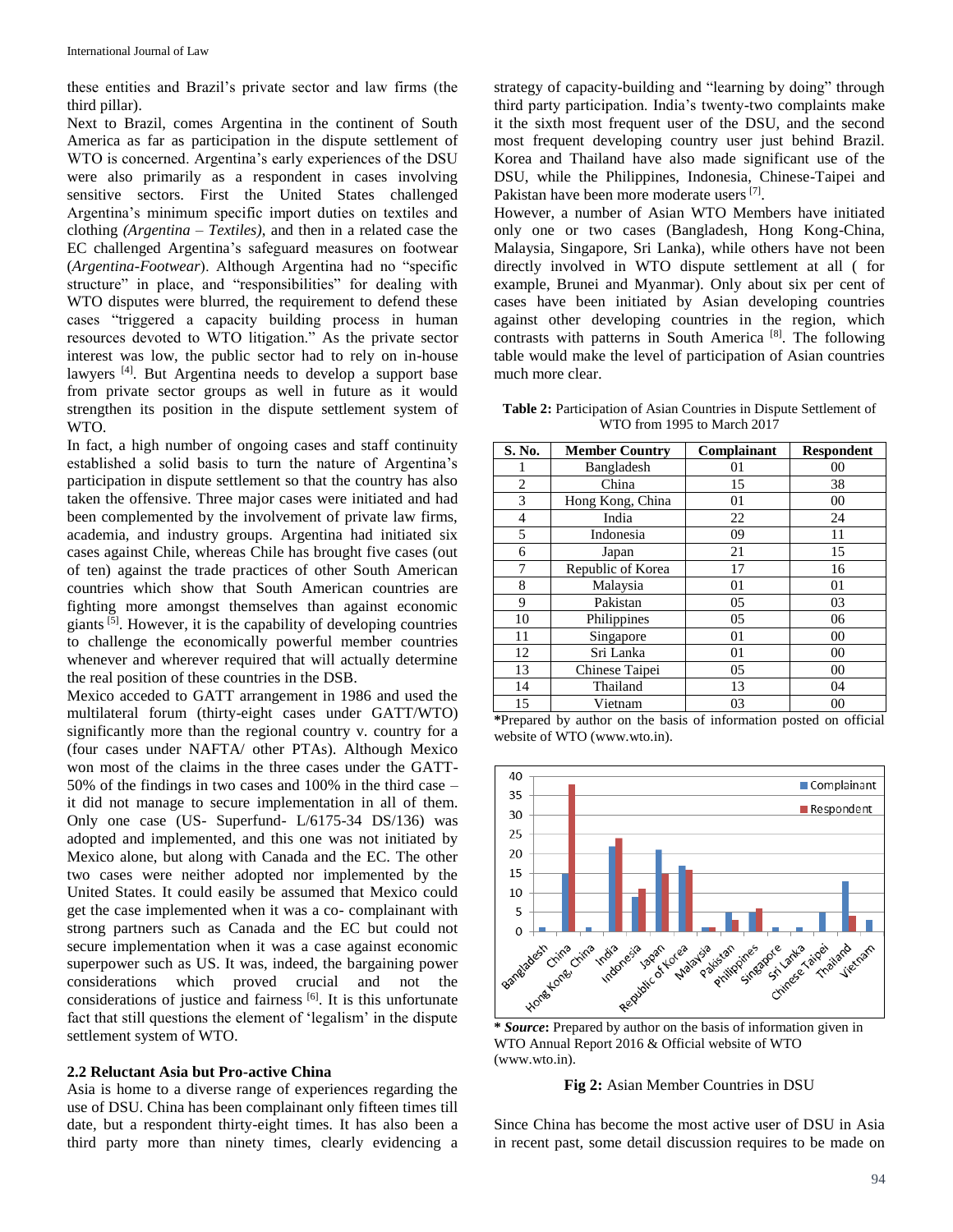Chinese participation in DSM. China has long been rejecting the jurisdiction of international judicial adjudication as protecting its national sovereignty has long been its most sacred foreign policy goals  $[9]$ . A Chinese diplomat Liyang Jiang attributes China's negative attitude towards international dispute settlement to three factors: (i) China's suspicion of the impartiality of the international judicial bodies, (ii) the threat to its sovereignty, (iii) the conflict between international dispute settlement and the Confucius culture that promotes a state of harmony rather than litigation  $[10]$ .

China joined the WTO in November, 2001 and initially proved itself to be a conciliatory defendant and reluctant complainant. However, China has recently become more active in dispute settlements [11]. Some scholars have suggested that increased proactive activity of China in the WTO dispute settlement shows, that it is on the path of 'aggressive legalism as was Japan sometimes back [12]. It is, indeed, remarkable to note that from a totally rejecting involvement in international adjudication, China has now started to exhibit new willingness to accept the authority of WTO panels <sup>[13]</sup> and its increasing engagement in WTO dispute settlement indicates socialization in China's behavioral change unknown to Chinese communist regime [14]. Moreover, acceptance of the authority of international tribunals such as WTO panels demonstrates Chinese faith in western legal norms and institutions as well as respect for international rules.

In its first experience as defendant, in a complaint by the United States initiated in early 2014 [15], China settled the dispute through consultations before a panel had even been established <sup>[16]</sup>. Soon after; it revoked the inconsistent measure (VAT on integrated circuits). China's quick settlement, only two months after the US request for consultations, is a clear sign of its reluctance to go through WTO adjudication. China, in fact, got puzzled at the United States taking the dispute to the WTO while consultations were taking place. It has been suggested that China was not puzzled but embarrassed because Confucian philosophy calls for using litigation only as a last resort [17].

Auto Parts case is the first case where China took a calculated decision to fight to the finish and it was the turning point in China's behavior in WTO dispute settlement. In addition, it signified a dramatic jump in the level of China's engagement in WTO dispute matters. The auto parts case is when it started to view WTO litigation as a normal way of resolving disputes and this case is also an instance when its engagement with the WTO dispute system started to escalate dramatically. From then on, it would also become easier for China to challenge allegedly WTO – inconsistent foreign measures hurting its exports in the WTO dispute settlement system. China's profile vis-à-vis WTO dispute settlement has changed from one of reluctant participant to that of a proactive participant. It is taking a first step in redefining its identity in the global community as China has now become more and more an integral part of the system making it harder for China to backtrack.

The main reason for China has becoming a major player in the WTO is basically on account of the size of its trade. It has, accordingly, become an increasing target of WTO complaints, and was the most frequent target over the three-year period ending in December 2016. China, however, has also gone on the offensive bringing a number of complaints against the most frequent users such as US and EU<sup>[18]</sup>. It is remarkable to note that China has invested a great deal in developing WTOrelated legal capacity. The government has sponsored significant legal-capacity training for Chinese officials, as well as the private sector, and WTO law has become an increasing subject of research and teaching in Chinese universities.

### **2.3 Challenges in Africa**

It is the African countries which are almost non-users of the WTO dispute settlement primarily because of their weak economic position and frequent domestic politico- economic problems. The only use of the system they have made so far is as respondents or as third party. There have been no complaints initiated by African countries and only two African nations have been respondents so far, Egypt four times, and South Africa five times. African nations have, however, made their presence felt in DSU proceedings through third party participation in two noteworthy cases. In *US-Cotton Subsidies Case,* Benin and Chad supported Brazil's challenge as third parties, in an effort to secure a more level playing field for a crucial export sector [19].

**Table 3:** Participation of African Countries in Dispute Settlement System of WTO from 1995 to March 2017

| S. No. | <b>Member Country</b> | Complainant | Respondent |
|--------|-----------------------|-------------|------------|
|        | South Africa          | 90          | 15         |
|        | Egypt                 | ОC          | 14         |

**\***Prepared by author on the basis of information posted on the Official website of WTO (www.wto.in).





**Fig 3:** African Member Countries in DSU

In the other case, *EC- Sugar Subsidies*, seven African countries exercised third party rights, in support of EC as respondent, to try to preserve their preferential access into the EC market which was threatened by the complainants' challenge. These two cases demonstrate that dispute settlement cases can have major implications for African nations, both positive and negative, and that these implications arise irrespective of whether they are directly involved in the proceedings. These cases highlight both the opportunities and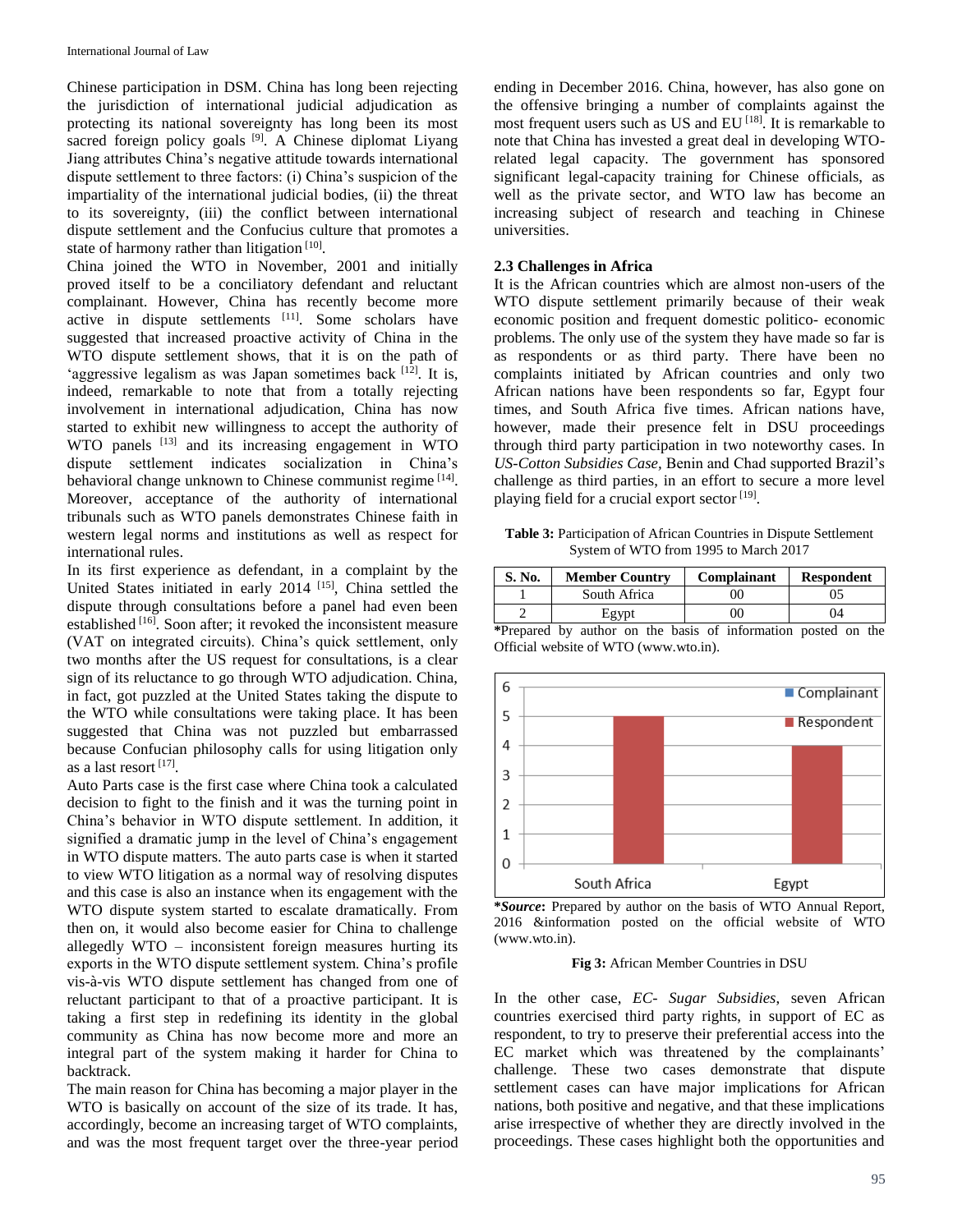the risks of WTO dispute settlement for the region, and underline the need for African countries to be able to effectively advance and protect their interest in that forum<sup>[20]</sup>.

### **3. Some Case Studies involving Developing Countries**

In fact, the actual position of the developing countries vis-àvis developed countries in dispute settlement cannot be properly discussed unless and until some important cases involving, the developing countries as either complainants or respondents are mentioned. One of the important cases, which needs to be mentioned here relates to the countervailing duty in *Argentina Foot Wear Safeguard* [21] and *Korea Dairy*  safeguard<sup>[22]</sup>. In these cases, the Appellate Body interpreted 'unforeseen development' as developments which leads to products being imported in such increased quantities and under such conditions as to cause or threaten to cause serious injury to domestic producers which must have been unexpected.

The Appellate Body laid down that unexpected circumstance must be demonstrated. The competent authority report must give a finding on this. The Appellate Body ruled in these cases that the expression 'as a result of unforeseen development in the first clause in Article XIX.1(a) must be demonstrated before the safeguard measure is applied as such, the USITC report must contain a 'finding' or 'reasoned conclusion', 'on unforeseen development'.

It is, indeed, unfortunate to note that 'time limits' are often not adhered to when a dispute involves a powerful country as one of the parties. For instance in *EC Bananas case* [23] the time limits were not adhered to. This case illustrates how in a complaint even eventual success in a dispute before the Dispute Settlement Body (DSB) has become meaningless for developing countries, when the parties on the other side are powerful and developed countries. The former European colonies in the Caribbean/Latin America and the poor farmers are not really the beneficiaries in this long drawn out battle. Even though the US sided with these former colonies in the battle against the EC, it is the big marketing companies like Chiquita of U.S.A. and Noboa of Ecuadour, who are the ultimate beneficiaries, by virtue of licenses to export bananas to Europe. Eventually, the consultation process failed and the first Panel on Bananas was established [24].

Then there was *Bananas II* in which the complaint was made by Equador, Guatemala, Honduras, Mexico and the U.S. The complainant alleged that the EC's regime for implementation, sale and distribution of bananas is inconsistent with the GATT Article I, II, III, X, XI and XIII as well as provisions of Import Licensing Agreement, the Agreement on Agriculture, the Trade Related Investment Measures (TRIMS), and the General Agreement on Trade in Services (GATS).The Panel found that the EC's banana regime, and the licensing procedures for the importation of bananas in this regime, is inconsistent with the GATT Article XIII, but not inconsistent arising from the licensing system. On appeal by the EC, the Appellate Body mostly upheld the Panel's findings, but reversed the Panel's findings that the Lone Ware waives the inconsistency with the GATT Article XIII and the certain aspect of the licensing regime violated Article X of the GATT and the Import Licensing Agreement<sup>[25]</sup>.

In fact, a critical analysis of the *Bananas case* shows that

Chiquita, the U.S. exporting agency which export bananas after buying bananas cheap from poor farmers in Africa or Latin America and reap huge profit selling them in European markets. The United States, indeed, acted at the behest of Chiquita Brand International. At one stage in the dispute, Chiquita sued the EC for \$ 525 million as damages which it claimed to have suffered as a result of the EU import restrictions. This case brings forth into prominence the lobbying power held by the intermediates involved in the export of bananas to the EU. The United States has not acted in its national interest, as it does not produce bananas rather it simply acted at the behest of Chiquita<sup>[26]</sup>.

The dispute and its outcome in *Bananas Case* had raised some important questions for the consideration of developing countries, which are as under:

- 1. Is there a need to define clearly, which WTO members have the right to bring the dispute before the Dispute Settlement Body?
- 2. Who has the right to decide whether the measures adopted by the losing party are in conformity with the DSB recommendations?
- 3. Is retaliation really an option for developing countries? All the co-complainants in Banana dispute were developing countries.

The next prominent case is *EC Imposition of Anti-Dumping*  Duties on Imports of Cotton yarn from Brazil<sup>[27]</sup>, where the Panel noted that the application of Anti-Dumping measures would affect the essential interests of developing countries, the obligation that arose then was to explore the possibilities of constructive remedies. It was clear from the word 'possibilities' and 'explored' that the investigating authorities were not required to adopt constructive remedies merely because they were proposed. It does, however, impose an obligation to actively consider, with an open mind possibility of such remedy prior to imposition of Anti-Dumping measure that would affect the essential interest of developing countries [28] .

In fact, a critical analysis of the findings of the Panels and Appellate Body in the cases discussed above shows that the Penal/Appellate Body often engage in substantial interpretation of the provisions of WTO Agreements which is not the function of Panel/Appellate Body because such a function belongs to General Council. By co-incidence or otherwise, it has so happened that in a large number of cases these interpretations have enhanced the obligations which are of the developing countries and enhance the rights which are mostly exercised by the developed countries. In some cases, the Panel and Appellate Body have gone to the extent of adjudicating as between two conflicting provisions of agreements. The Panel/Appellate Body has not even hesitated in pronouncing which one should be operative in preference to the other<sup>[28]</sup>.

It is beyond doubt clear that the bargaining power is at work in shaping north south free trade agreements in favor of the larger northern countries. Bargaining power also remains in play in dispute resolution context between a strong and a weak state. Therefore, possible ways to minimize the problem of non- implementation could be sought from a more effective, specific and fair implementation mechanism, focused on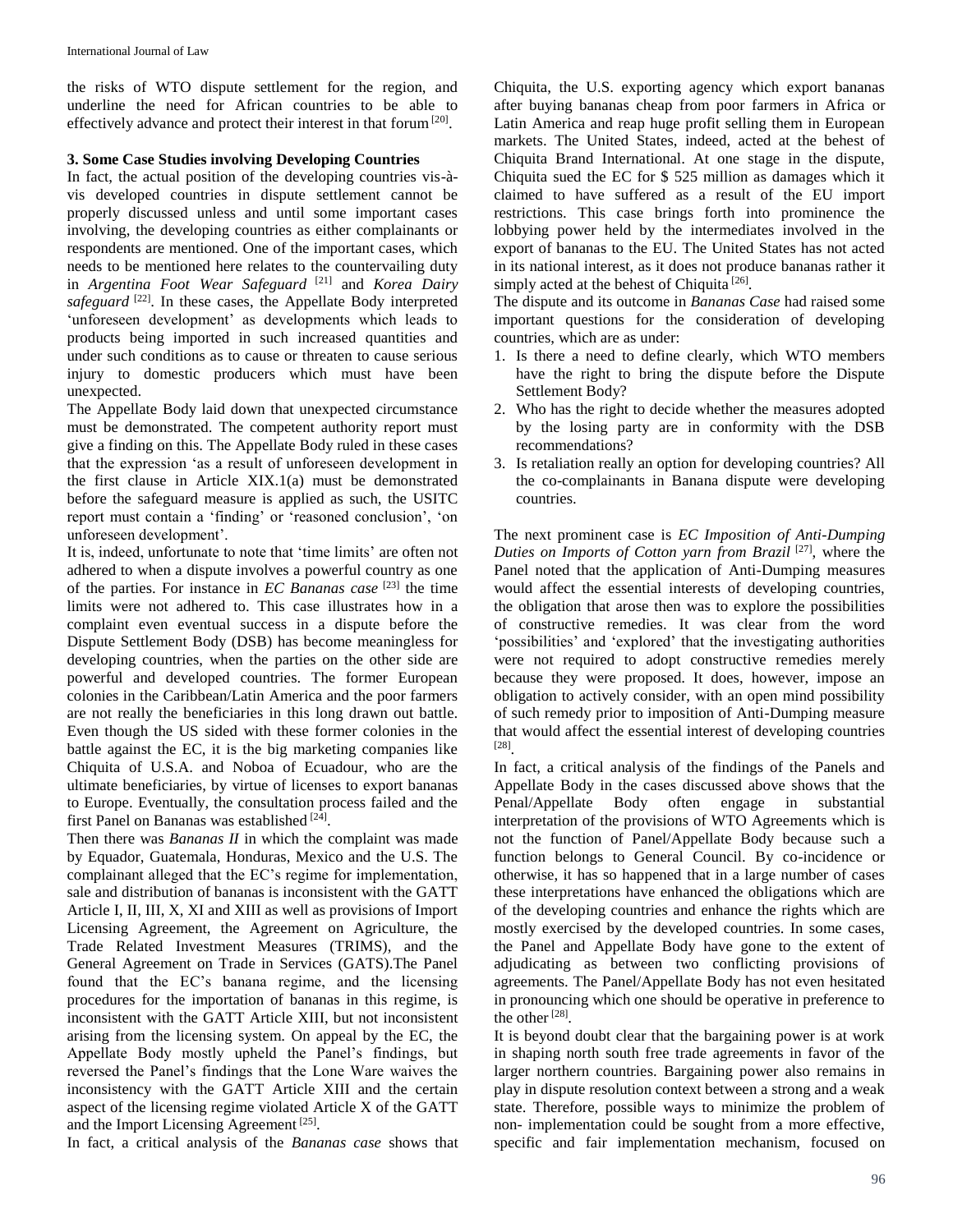### enhanced retaliation<sup>[29]</sup>.

It is, indeed, the enforcement of laws which gives them meaning and instills life into them. Since major problems have been noticed with regard to implementation of not only some provisions of DSU but also implementation of the findings of DSB. Hence, it is very necessary that the Dispute Settlement Understanding (DSU) should be reformed to remove the existing deficiencies in it.

## **4. Improving the Operation of the DSU**

The developing countries have to take some actions on their own to utilize the system in a more effective way. There are a number of proposals which are based on the experiences of developing countries and if these proposals are implemented, they will greatly improve the relevance and effectiveness of the DSU from a developing country perspective. The following is a brief summary of these proposals:

- 1. Private Counsels should be permitted to participate in panel proceedings so that smaller countries that lack the adequate local expertise are better able to represent their case.
- 2. All documentary evidence should be submitted no later than the time when the second written submissions are due so as to avoid unnecessary delays.
- 3. Creating a procedure for remand of the case to the panel if it is found that the panel has failed to make adequate findings on facts, to ensure that the Appellate Body does not become a fact finding Body and its review, as intended, is restricted to legal questions only.
- 4. Reconsidering the provision regarding cross retaliation that allows for retaliation in one sector (goods) for a perceived lapse by the losing party in another sector (services or intellectual property), as this provision is more likely to work against developing countries.
- 5. In cases when implementation is questioned by a developing country that has won a case against a developed country, compliance issues should be resolved by the original panel within 30 days, instead of 90 days, and without any further procedural requirements.
- 6. A monitoring mechanism should be developed to check 'whether special and differential treatment provisions in the DSU are being implemented, as many of these provisions have not yielded concrete benefits to developing countries.
- 7. Extending the "reasonable time" granted for implementation of the DSB recommendations from 15 to 30 months for developing countries.
- 8. Selection of panelists should be done from a fixed pool of candidates to ensure that the panelists have the necessary knowledge and expertise. There is a need to lay down certain ethical standards for panelists so as to avoid conflicts of interests.
- 9. There is a need to provide 'technical assistance' to developing countries by increasing the number of consultants to five, setting up an independent legal unit within the secretariat to provide legal advice to all members, establishing a permanent Defense Counsel to help developing and least developed countries.
- 10. 10. The developing countries should enhance their domestic legal capability to handle the dispute settlement

process in the WTO on their own without having to call upon the assistance of lawyers of the major developed country centers. In some cases, it may also be appropriate to build up regional capability to be utilized by a set of developing countries. The domestic legal capacitybuilding in Brazil & Mexico is a good example for the rest of the developing world.

- <sup>11.</sup> The General Council should give guidelines to the Panels and Appellate Body in respect of the interpretations of the agreements. There should be specific instruction that the Panels and Appellate Body should not undertake substantive interpretations. If a conflict between two provisions of the agreement is noticed, the Panel/Appellate Body should refer the matter to the General Council for an authoritative interpretation rather than itself undertake the exercise of determining which provision is more binding.
- 12. When a developing country's stand has been found to be correct and the other party in a dispute is a developed country, the Panel should be asked to determine the cost to be paid to the developing country by the developed country. The General Council should have a general decision for the payment of such costs to the developing country.
- 13. There is an urgent need to rethink about the utility and desirability of having a standing Appellate Body. A continuing body of this type is bound to develop and perpetuate certain leanings and orientations, which may not be a healthy practice, given the fact that its recommendations are in the nature of final pronouncements on the issue in question.
- 14. There is a need to develop a system of compensation. When the Panel/Appellate Body has found that the action of a developed country has brought harm to a developing country, the erring developed country should give compensation to the developing country for the loss suffered by the latter from the time offending action was initiated by the developed country.
- 15.In case a developing country has to take retaliatory measures against a developed country, there should be a mechanism for joint retaliation by all the Members. There is an urgent need to rethink about the utility and desirability of having a standing Appellate Body.
- 16. Undoubtedly a lot of economic harm had already been caused to developing countries by substantive interpretations of various WTO agreements. The developing countries should move to undo the harm done so far by the substantive interpretations of the Panels and Appellate Body (AB). The General Council should be requested to pronounce that these interpretations would not guide the future work of the dispute settlement process

# **5. Conclusion**

Dispute Settlement Understanding (DSU) provides an enforcement mechanism, with the aim of guarantee that the WTO members follow the trade rules agreed upon. In a clear sense it implies that the rule of law is the bedrock of dispute settlement mechanism of WTO. But the Dispute Settlement System is uniquely technical in nature and the comparative advantage in legal skills held by countries such as United States or the European Union may further aggravate the